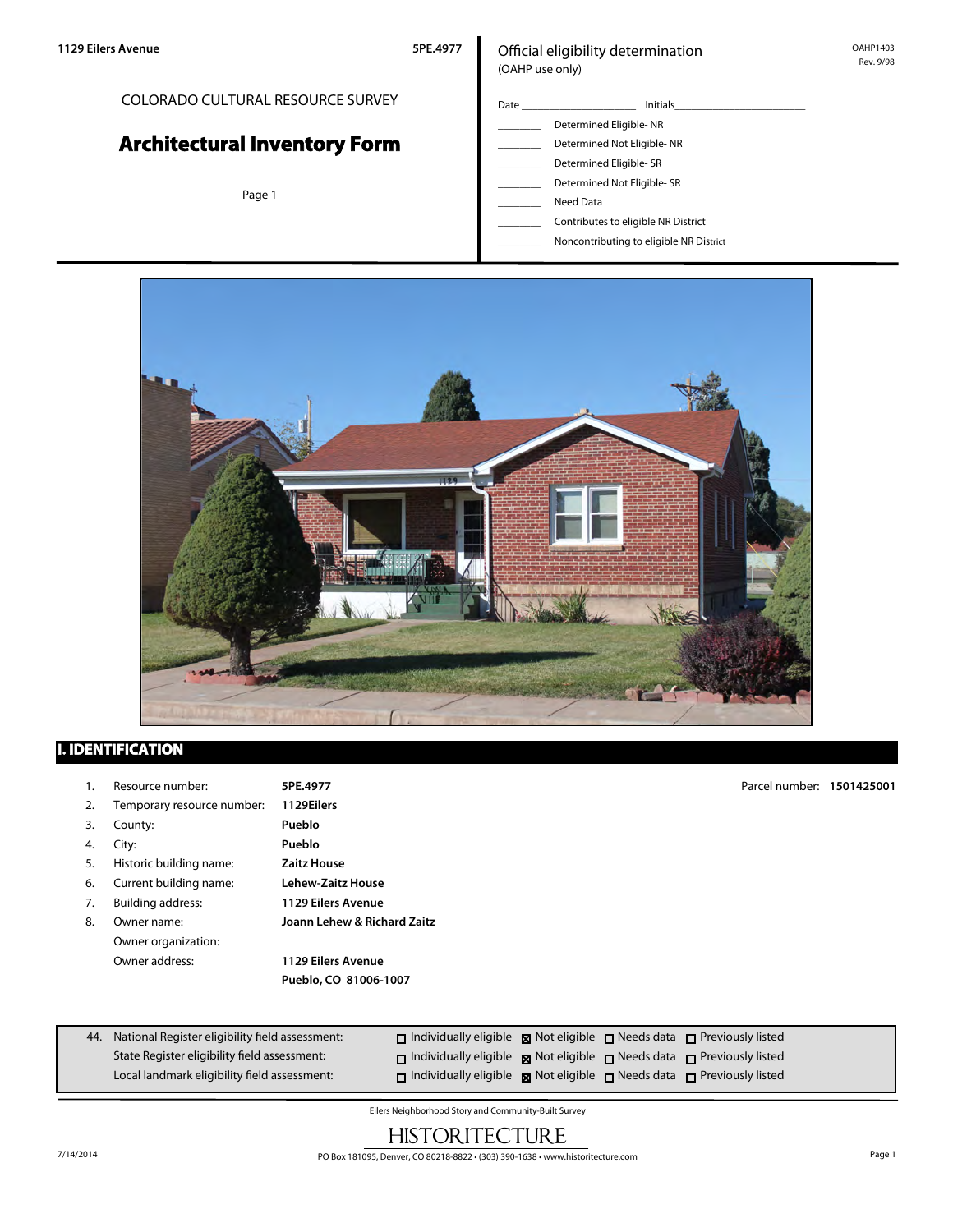#### **II. GEOGRAPHIC INFORMATION**

- 9. P.M.: **6th** Township: **21S** Range: **65W C** 1/4 **NE** 1/4 **SE** 1/4 **SE** 1/4 of section **1**
- 10. UTM Reference Zone: **13** Easting: **534298** Northing: **4233071**
- 11. USGS quad name: **Southeast Pueblo** Scale: **7.5** Year: **1994**
- 12. Lot(s): **Lots 1 and 2, Block 2** Addition: **Cyril Zupan** Year of addition: **1943**
- 13. Boundary description and justification: **The boundary, as described above, contains but does not exceed the land historically associated with the property.**

Metes and bounds exist

#### **III. ARCHITECTURAL DESCRIPTION**

- 14. Building Plan (footprint, shape): **Square Plan** Other building plan descriptions:
- 15. Dimensions in feet: **994 square feet**
- 16: Number of stories: **One**
- 17: Primary external wall material(s): **Brick**

Other wall materials:

- 18: Roof configuration: **Gabled Roof/Cross Gabled Roof** Other roof configuration:
- 19: Primary external roof material: **Asphalt Roof/Composition Roof** Other roof materials:
- 20: Special features: **Porch**

**Chimney**

21: General architectural description:

**Oriented to the east, this one-story Ranch home features a square plan and rests on a concrete foundation. The home is faced in red brick with a three-course decorative element in blonde brick running in centered bands above the concrete foundation. All of the trim is wood, painted white. The cross-gabled roof has slightly overhanging eaves and is covered in asphalt composition shingles.**

**The primary entry is centered on the façade within the recessed front porch near the intersection of the side- and front-gabled portions of the house. The concrete porch is reached via three concrete steps centered on the façade. Both the porch surface and steps are painted dark green with its concrete foundation painted white. The porch features black wrought iron railings and a corner support. The inside front door appears to be stained wood with an oval fixed pane window centered in the upper portion of the door. The white (wooden or metal) storm door has a twelve-light opening at the top and a paneled kickplate near the bottom. There is a porch light south of the front door. A square picture window**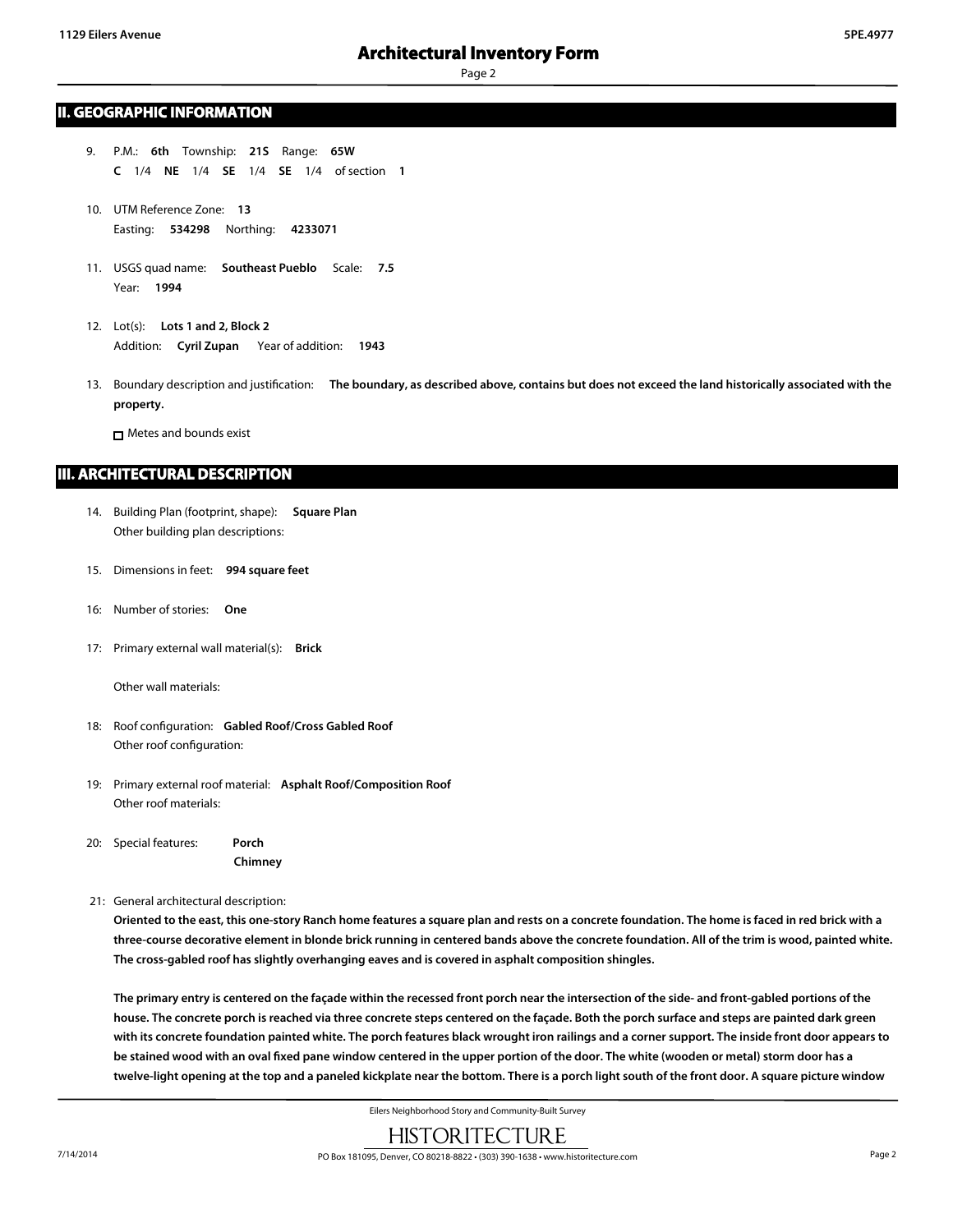**appears further to the south on the façade. This opening is centered on the façade between the primary entry and the southeast corner of the house. There are two white metal drainpipes, one at the southeast corner of the house and the other on the southeast corner of the front-gabled bay at the northeast corner of the facade. This part of the home features a pair of centered double-hung windows with a brick sill. The house number "1129" appears on the fascia board above the front steps.**

**The north elevation of the home, along Agram Avenue, features three windows. All of them are rectangular, double-hung. The middle opening, nearly centered on this side of the house, is slightly smaller than the two flanking windows. There are three aluminum slider windows along the foundation, offering light into the full basement. A small louvered vent, painted white with a light brick sill, appears in the gable peak. There are metal downspouts painted white at both the northeast and northwest corners of the house.**

**The south elevation has two rectangular window openings. The one nearer the rear of the house is vertically oriented and double-hung. Near the southeast corner of the house there is a pair of double-hung windows. A square air conditioning unit obscures the lower portion of this window unit. A small louvered vent, like the one on the north elevation, also appears in the gable peak on this side of the house.**

**The west (rear) elevation of the home has a centered secondary entry located under a shed roof supported by oversized wooden brackets. A security light is located immediately above this door. The interior wooden door has six panels and is painted white. The white (wood or metal) storm door has a combination opening. The entry is reached via a simple concrete stoop painted green. Windows flank the rear entry. To the north there is a rectangular, vertical, double-hung opening. South of the door there is a pair of rectangular, double-hung windows. There is a utility meter north of the back door and electrical lines run from the top of this meter to the pole at the rear of the site along the alley. Two aluminum slider windows appear within the concrete foundation. The home has a short brick chimney.**

22. Architectural style:

Other architectural style: Building type: **Ranch Type**

23. Landscape or special setting features:

**This house is situated on a rectangular lot located at the northwest corner of Eilers and Agram avenues. A centered, paved sidewalk leads from Eilers Avenue to the front door of the house and continues around the southeast corner of the residence toward the back yard. The site features grass lawns in the front and rear. There is access to a paved slab at the rear of the home along Agram Avenue. The property is sited on a lot with an elevation of approximately 4761 feet above mean sea level.**

24. Associated building, features or objects:

#### **Shed**

**A small, square, north-facing shed is located along the alley near the southwest corner of the lot. The accessory building has tan, likely vinyl, siding and a front-gabled roof. Two dark brown doors are centered on the shed's façade. A louvered vent appears in the gable face.**

### **IV. ARCHITECTURAL HISTORY**

- 25. Date of Construction: **1953** Source of Information: **Pueblo County Assessor (online)** ■ Actual □ Estimate
- 26. Architect: **None** Source of Information: **Oral interview with original owner**
- 27. Builder: **Joe Tezak** Source of Information: **Oral interview with original owner**
- 28. Original Owner: **Anne E. and Frank L. Zaitz** Source of Information: **Pueblo County Assessor (online)**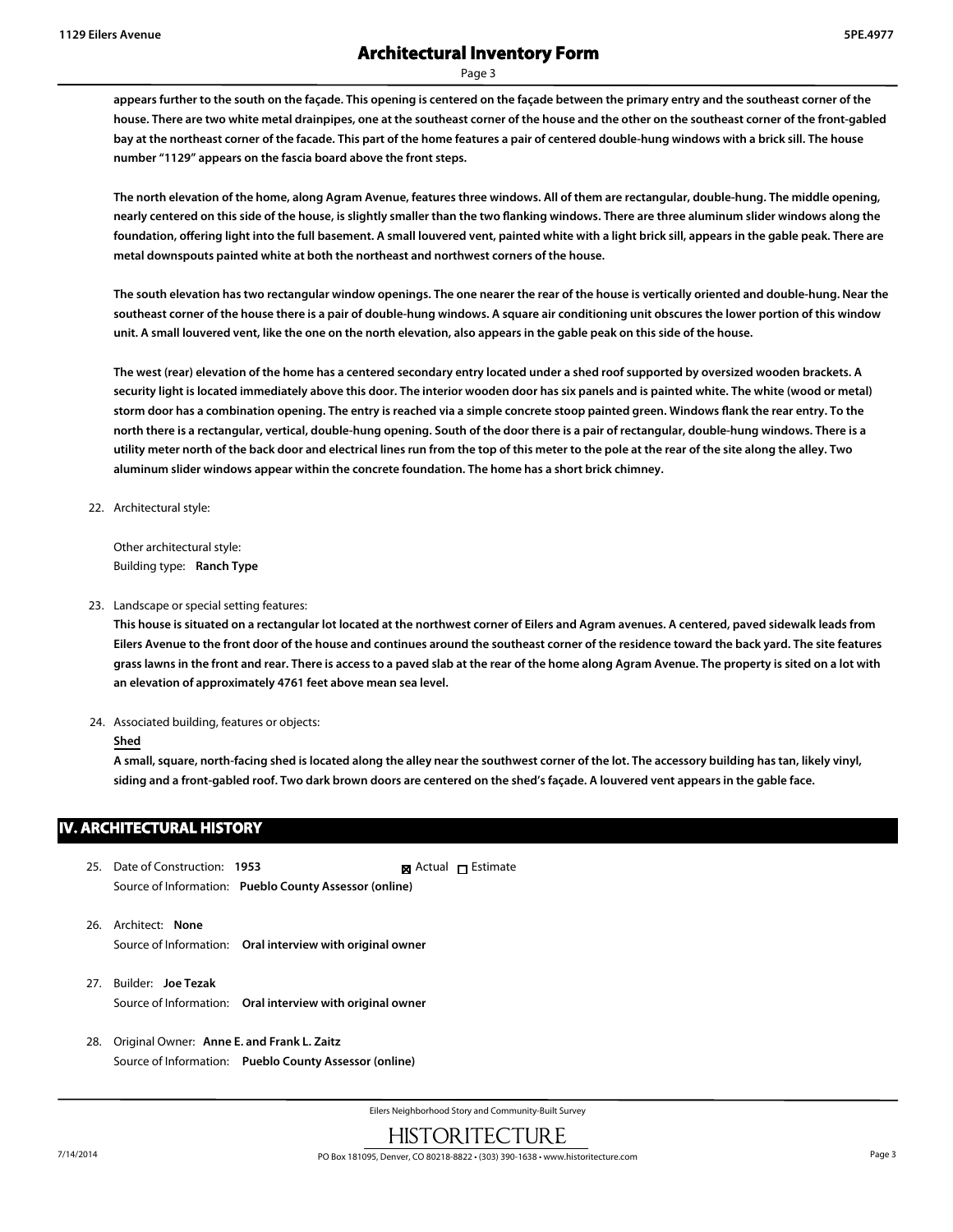29. Construction history:

**According to Pueblo County assessor records, this building was constructed in 1953. An analysis of the style, building materials, and other historical records corroborate this date of construction. The home was constructed by Joe Tezak, who completed the carpentry work, and Harold Edwards, who completed the brick work. According to the original owner, the brick was procured from Summit Brick in Pueblo.**

30. Location: **Original Location** Date of move(s):

#### **V. HISTORICAL ASSOCIATIONS**

- 31. Original use(s): **Domestic/Single Dwelling**
- 32. Intermediate uses(s): **Domestic/Single Dwelling**
- 33. Current uses(s): **Domestic/Single Dwelling**
- 34. Site type(s): **Single-family domestic residence**
- 35. Historical background:

**The Zaitz family is the original owner of the house at 1129 Eilers Avenue. Ann Zaitz, who was born in 1929, still resides at the home. Ann and her husband, Frank, had four children (and one miscarriage). Frank, who was a warrant officer during World War II, worked as a machinist at CF&I's nearby Minnequa Steelworks. He passed away in 1969 from a blood disease. Their daughter Valeria died in 1983 at the age of eighteen. Daughter Janie is developmentally disabled, lives at home, and works at Pueblo Diversified Industries (PDI).**

**For forty-one years (1969–2010), Ann worked at St. Mary Help of Christians Catholic Church, located immediately west of this house. She was responsible for cleaning the church, rectory, and school. Her duties included all cleaning at these facilities—washing windows, polishing knobs, sweeping outside, and removing snow. Ann also is well-known in the neighborhood for how clean she keeps her home and yard; she sweeps her sidewalks early every morning and, until recently, mowed her own grass.**

#### *Ann shared the following memories about her life and the neighborhood:*

- **She and Frank were married on a Saturday morning and had their wedding party/reception at her mother's home in Avondale.**
- **The house was built on the site of a former (baseball) ballpark.**
- **When they first moved into the home, nearby Agram Avenue was used as a "Lovers' Lane."**
- 36. Sources of information:

**Ancestry.com. Pueblo County Assessor (online). Zaitz, Ann (and Janie). Personal Interview. 4 September 2013.**

#### **VI. SIGNIFICANCE**

- 37. Local landmark designation:  $\Box$  Yes  $\boxtimes$  No Designation authority: Date of designation:
- 38. Applicable National Register criteria: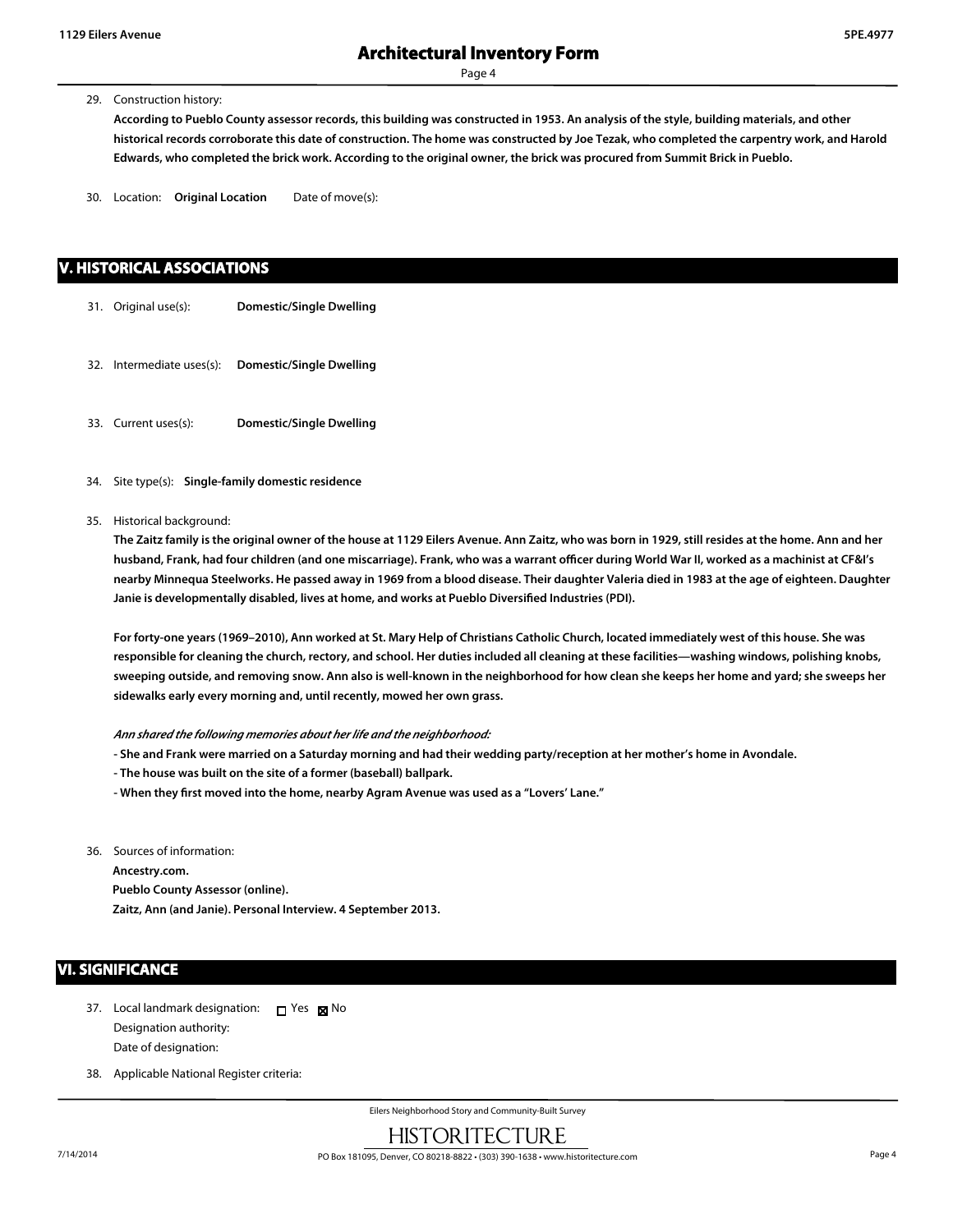- $\boxtimes$  A. Associated with events that have made a significant contribution to the broad patterns of our history.
- $\square$  B. Associated with the lives of persons significant in our past.
- $\boxtimes$  C. Embodies the distinctive characteristics of a type, period, or method of construction, or that represent the work of a master, or that possess high artistic values, or that represent a significant and distinguishable entity whose components may lack individual distinction.
- $\square$  D. Has yielded, or may be likely to yield, information important in prehistory or history.
- $\square$  Qualifies under Criteria Considerations A through G (see manual).
- $\square$  Does not meet any of the above National Register criteria.

Applicable Colorado State Register criteria:

- $\boxtimes$  A. Associated with events that have made a significant contribution to history.
- $\Box$  B. Connected with persons significant in history.
- $\boxtimes$  C. Has distinctive characteristics of a type, period, method of construction or artisan.
- $\square$  D. Is of geographic importance.
- $\square$  E. Contains the possibility of important discoveries related to prehistory or history.
- $\square$  Does not meet any of the above Colorado State Register criteria.

Applicable City of Pueblo landmark criteria:

- $\boxtimes$  1a. History: Have direct association with the historical development of the city, state, or nation; or
- $\Box$  1b. History: Be the site of a significant historic event; or
- $\Sigma$  1c. History: Have direct and substantial association with a person or group of persons who had influence on society.
- $\Sigma$  2a. Architecture: Embody distinguishing characteristics of an architectural style or type; or
- $\square$  2b. Architecture: Be a significant example of the work of a recognized architect or master builder, or
- $\Box$  2c. Architecture: Contain elements of architectural design, engineering, materials, craftsmanship, or artistic merit which represent a significant or influential innovation;
- $\boxtimes$  2d. Architecture: Portray the environment of a group of people or physical development of an area of the city in an era of history characterized by a distinctive architectural style.
- $\Box$  3a. Geography: Have a prominent location or be an established, familiar, and orienting visual feature of the contemporary city, or
- $\Box$  3b. Geography: Promote understanding and appreciation of Pueblo's environment by means of distinctive physical characteristics or rarity; or
- $\square$  3c. Geography: Make a special contribution to Pueblo's distinctive character.
- $\square$  Does not meet any of the above City of Pueblo landmark criteria.

#### 39. Areas of significance: **Architecture Ethnic Heritage/European**

- 40. Period(s) of Significance: **1953; 1953-1964**
- 41. Level of Significance: □ National □ State 図 Local □ Not Applicable
- 42. Statement of Significance: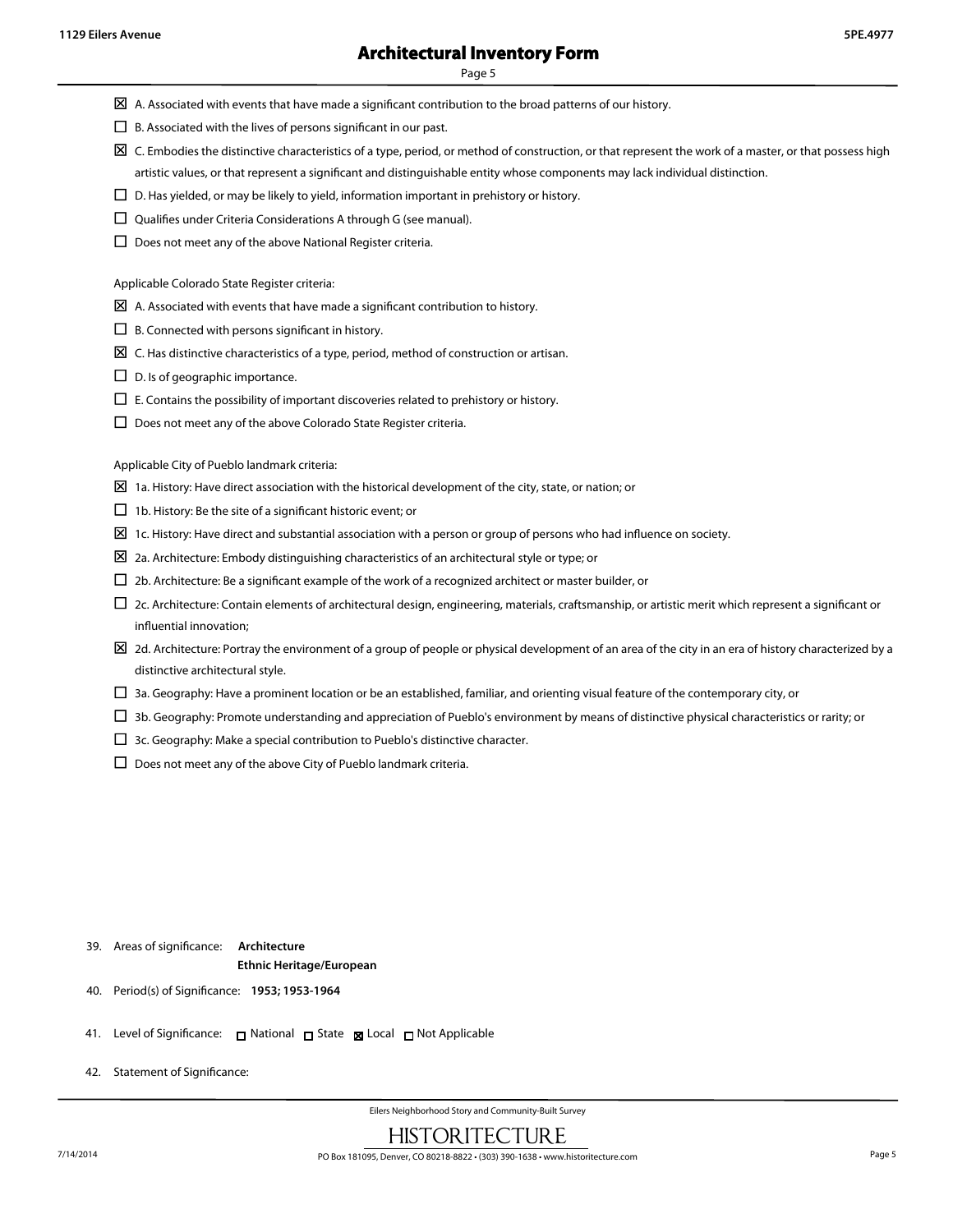# **Architectural Inventory Form**

Page 6

**A member of the Slovenian Zaitz family has owned this house since its construction in 1953 and original owner Ann still resides here. She had a longtime association with St. Mary's parish, working as a cleaner at the church for over thirty years. Architecturally, the home is a modest example of a Ranch type house. Character-defining features include its square plan and large picture window. Similar to other homes on the block, this house is constructed of brick and features decorative ironwork for porch surrounds, rails, and supports. This property does not possess sufficient significance to be considered individually eligible for listing on the National Register of Historic Places, the Colorado State Register of Historic Properties, or as a Pueblo Landmark.**

43. Assessment of historic physical integrity related to significance:

**This home exhibits a high level of physical integrity relative to the seven aspects of integrity as defined by the National Park Service and the Colorado Historical Society: location, setting, design, materials, workmanship, feeling, and association. There are no apparent or documented exterior additions or notable modifications. This building retains sufficient physical integrity to convey its significance.**

#### **VII. NATIONAL REGISTER ELIGIBILITY ASSESSMENT**

| 44. National Register eligibility field assessment: | $\Box$ Individually eligible $\boxtimes$ Not eligible $\Box$ Needs data $\Box$ Previously listed |  |  |
|-----------------------------------------------------|--------------------------------------------------------------------------------------------------|--|--|
| State Register eligibility field assessment:        | $\Box$ Individually eligible $\Box$ Not eligible $\Box$ Needs data $\Box$ Previously listed      |  |  |
| Local landmark eligibility field assessment:        | $\Box$ Individually eligible $\Box$ Not eligible $\Box$ Needs data $\Box$ Previously listed      |  |  |

45. Is there National Register district potential:  $\blacksquare$  Yes  $\blacksquare$  No  $\blacksquare$  Needs Data

Discuss: **The Eilers Neighborhood Story and Community-Built Survey project identified an eligible National Register Historic District that includes the Cyril Zupan subdivision and the Diocese of Pueblo property (St. Mary's Church, St. Mary's School, and associated buildings) to its west. This area is important for its association with Catholic priest Father Cyril Zupan, Ethnic history (Slovenian), Community Planning and Development, and Architecture. The period of significance for the district is 1921–1964.**

If there is National Register district potential, is this building contributing: **x** Yes  $\Box$  No  $\Box$  N/A

46. If the building is in existing National Register district, is it contributing:  $\square$  Yes  $\square$  No  $\square$  N/A

## **VIII. RECORDING INFORMATION**

| 47. | Digital photograph file name(s):<br>Digital photographs filed at: | eilersave1129 - 1.tif through eilersave1129 - 5.tif<br>Robert Hoag Rawlings Public Library<br>100 E. Abriendo Avenue<br>Pueblo, CO 81004-4290 |
|-----|-------------------------------------------------------------------|-----------------------------------------------------------------------------------------------------------------------------------------------|
| 48. | Report title:                                                     | Eilers Neighborhood Story and Community-Built Survey                                                                                          |
| 49. | Date(s):                                                          | 10/22/2013                                                                                                                                    |
| 50: | Recorder(s):                                                      | <b>Mary Therese Anstey</b>                                                                                                                    |
| 51: | Organization:                                                     | Historitecture, LLC                                                                                                                           |
| 52: | Address:                                                          | PO Box 181095<br>Denver, CO 80218-8822                                                                                                        |
| 53: | Phone number(s):                                                  | 303-390-1638                                                                                                                                  |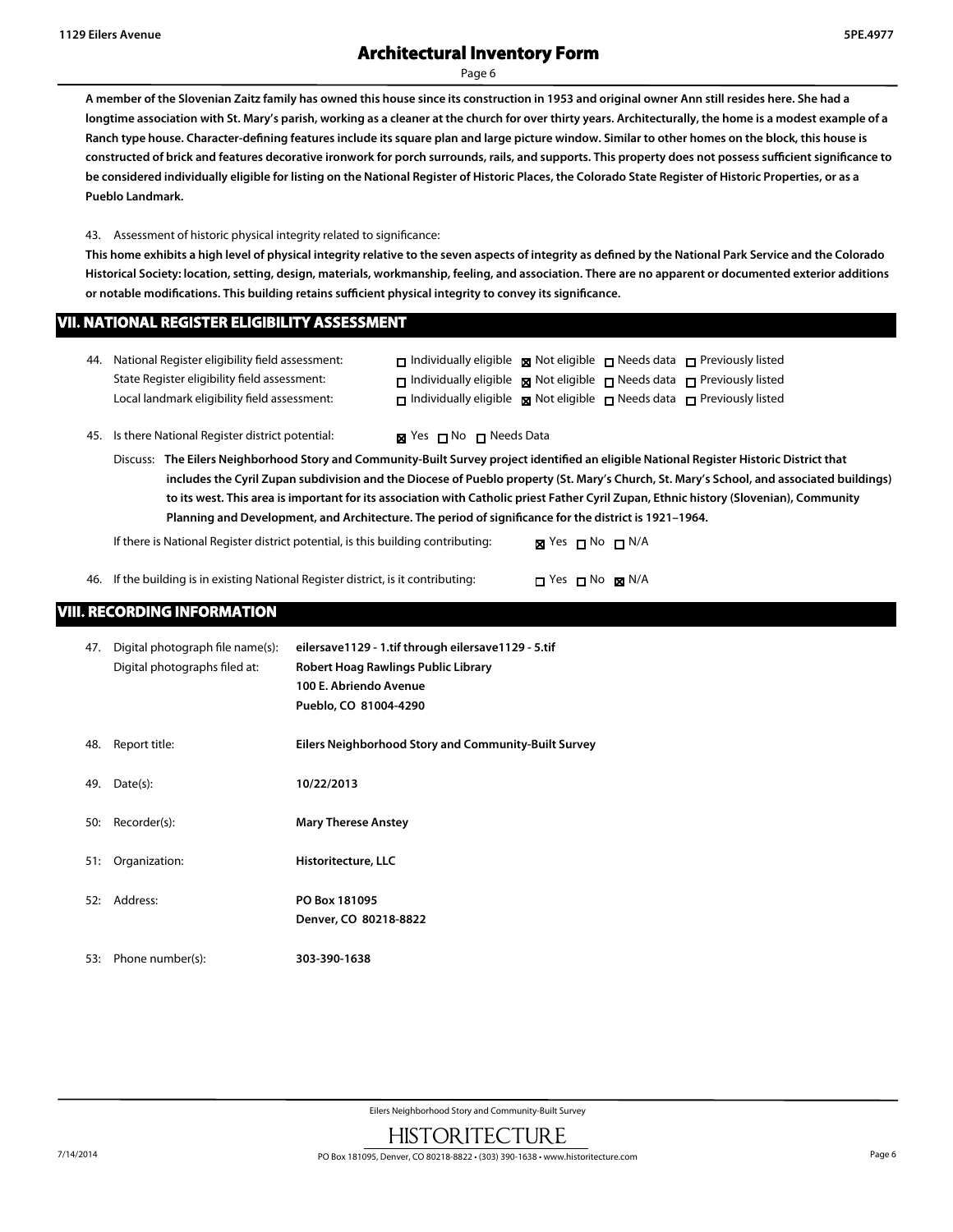# **Architectural Inventory Form**

# Page 7 House 1129 EILERS AVE AGRAM AVE **1129 Eiler's Ave SKETCH MAP**